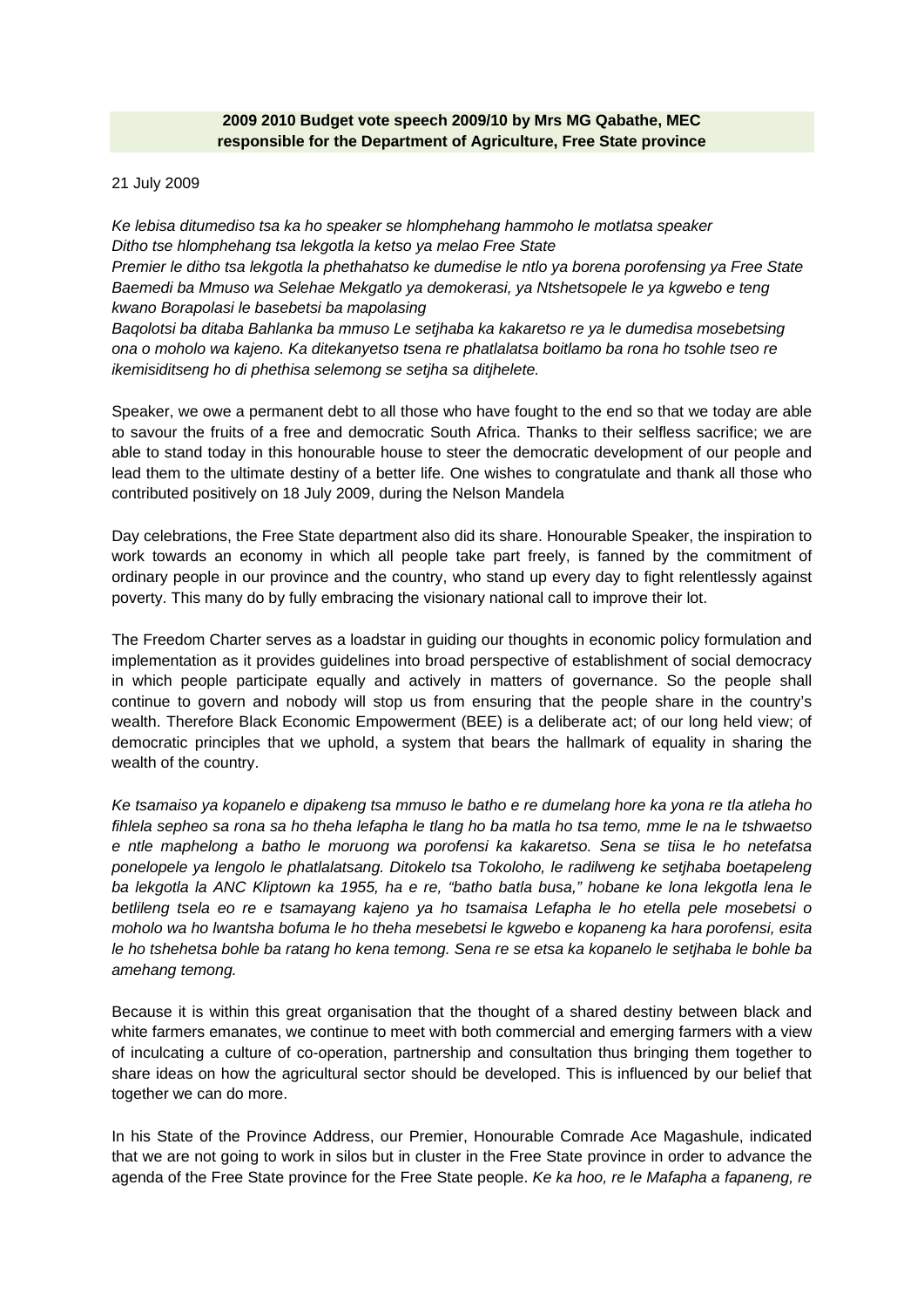*qadileng ho buisana le ho thusana ka tlhahiso ya dijo. Motho e mong o hloka dijo ho jara bophelo le ho aha boshahli ba mmele. Batho ba bang bona ba dipetlele eseng hobane ba kula; empa e le ka lebaka la tlala.* So; we will work together as the affected departments.

The Department of Agriculture, Public Works and Rural Development, Social Development, Education and Department of Human Settlement will work together for the better advancement of food security projects and food for our people. The Free State Department of Agriculture will further work with the Department of Education to develop food gardens in school yards. We are also going to partner with the Department of Co-operative Governance, Traditional Affairs and Human Settlement to ensure the establishment of Agri-villages. We will further work closely with the Department of Social Development in giving support to food gardens, bakery and chicken projects.

Honourable Speaker, the Department of Sports, Arts, Culture and Recreation knows that we need healthy bodies and healthy minds. They know the role of food in our bodies. This is why we will be planting together whilst ensuring that our farming communities are not left behind in participating in sport. Hopefully treasury will provide us with additional funding.

To date the department supported in excess of 194 projects which benefited approximately 7 828 beneficiaries across the province. This in turn had a direct impact on 4 217 women in the province particularly those at the low end of our economy.

*Re le tsholong la ho ruta batho ba ha borona ho iphatela ka bo bona. Sena se ka thusa ho fokoletsa Lefapha la ntshetsopele ya setjhaba morwalo wa batho ba phelang ka dithuso tsa Mmuso, ha feela ba ikemiseditse.* 

With reference to the creation of decent jobs and sustainable livelihoods, the Department Of Agriculture will continue with its programmes in such a way that there is improved livelihoods and decent work for the people of the Free State through intervention programmes such as CASP, land care and the Ilima/Letsema. These are seen as the key programmes and strategies that will help to rid the high levels of poverty that our communities find themselves trapped in.

*Re ile ra tsebisa kgale hore ntja-pedi ha e hlolwe ke sebata. Ke kahoo re tlo sebedisanang mmoho le bohle ba atlehileng temong ; ba basweu le ba batsho; hore ba tataise ba fihlang ka hara kwebo ya temo.* 

Our intent is to halt poverty and replace it with resourcefulness that will see many making a decent living out of a sector such as agriculture. We therefore believe that a joint effort by both experienced farmers and successful entrant farmers will serve as an effective buffer against poverty, and that their enterprises will form a launching pad for skills development and job creation, especially for rural people in the province.

*Ho ntlafatso ya dihlahiswa (Agro-Processing) Premier le ditho tse hlomphehang tsa lekgotla la ketsa melao, re ntse re thusa polasi ya Anon, seterekeng sa Motheo ho ba fumanela mebaraka le ho rekisa dihlahiswa tsa bona. Re bile re qeta ho rekala beng ba polasi ya Wilhemina, setekeng sa Thabo Mofutsanyana, disebediswa hore ba kgone ho ntlafatsa dihlahiswa tsa bona e leng diperekisi le dicherry. Ka hoo, Speaker, re se re nkile mehato e mebedi ho ya pele. Komoti ya Tlhokomelo le Hlahlobo (Monitoring and Evaluation Committee) e tlo tlala matsoho ke mosebetsi.* 

## Structural revitalisation

In order to attain its strategic fit and to address the new challenges as stated in the State of the Nation and the State of the Province Addresses, the department in conjunction with the Office of the Premier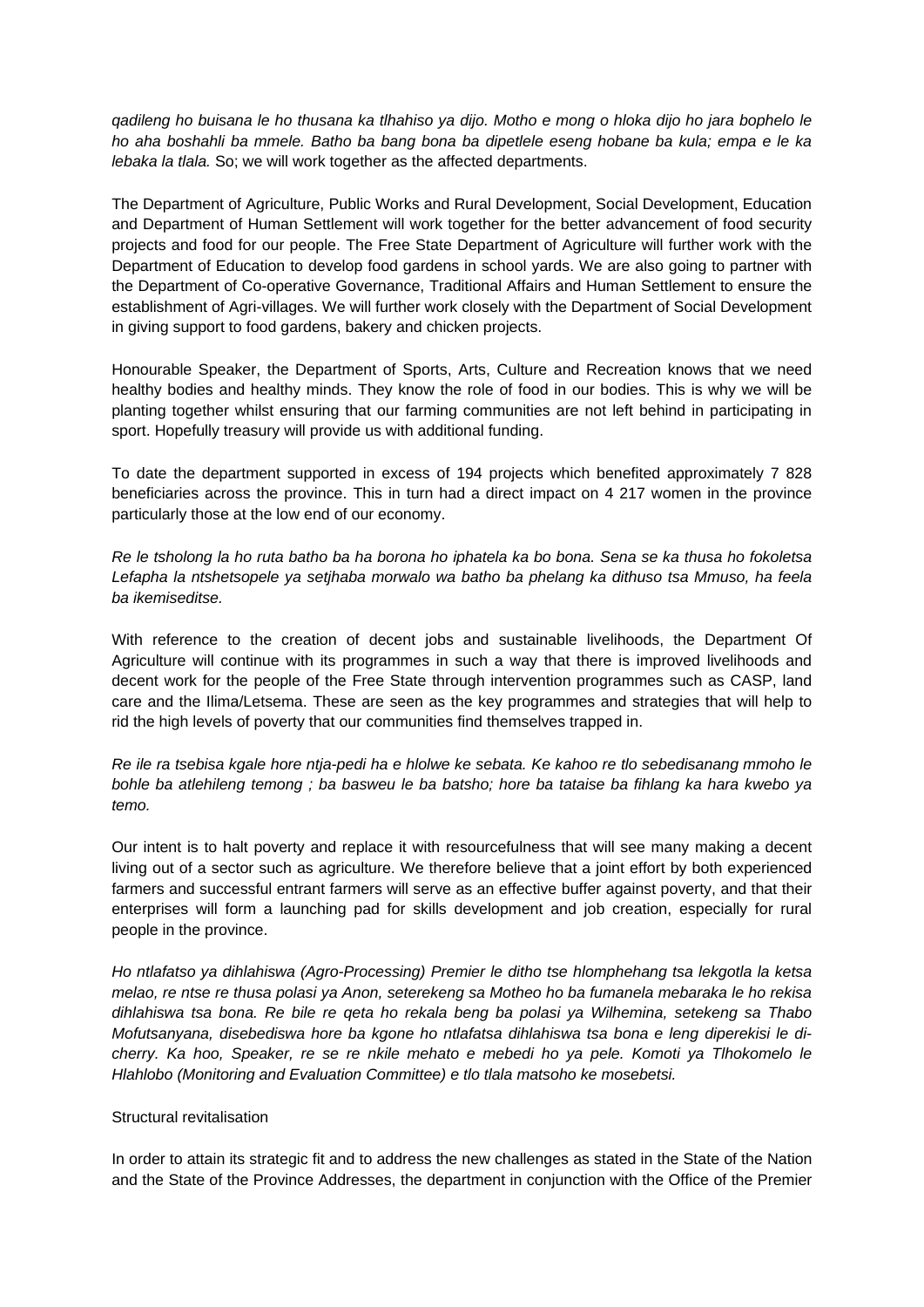is in the process of aligning its structure in order to achieve the goals as set out in the new mandate of government. This process will also run parallel with the skill audit and proper placement of personnel for optimal skills utilisation.

The department has therefore re-prioritised its budget to address the strategic thrust espoused by the national and provincial programmes of action. It therefore became imperative to align the organisational structure of the department; the ANC manifesto; the core of the issues raised during our door to door and the budget accordingly.

Speaker, the department has developed a service delivery value chain that says that the core business should be guided by three key pillars:

- \* agribusiness
- \* economic development planning
- \* agricultural development support and district services.

The agribusiness and economic development planning is aimed at providing the vital external linkages with departmental external stakeholders while the district services and the agricultural development support service will be responsible for service delivery at district level. This structural revitalisation is meant to improve service delivery and to graduate black farmers to commercial farming.

Skills development is vital in order to increase the pool of employable graduates. In the department we have appointed 30 interns and 80 percent of them are having agricultural tertiary qualifications. The department in conjunction with national Department of Agriculture, Forestry and Fishery has enrolled all extension officers who had three years qualifications with tertiary institutions to upgrade their qualifications to a four year degree.

We have also equipped our field staff with the necessary tools in order to enable them to function while at the same time improving service delivery. Speaker; it is worth mentioning that the recruitment funds under extension recovery plan are allocated over the MTEF period and as a result; there is a need for the Department to sustain these appointments in the outer years. For the abovementioned service delivery value chain to be successful, we need to invest more in capacity building and thus a need for additional funds for technical staff recruitment will be required.

Our wellness programme is well underway and we have raised awareness with regard to HIV and AIDS both internally and in the farming community. This programme further assists employees with emotional well-being. We will continue to ensure that ours is a caring department, with a sense of belonging.

#### Programme 1: Administration

The Department of Agriculture under this programme is committed to ensuring that transformation within the workplace through the formulation of policies and programmes that observe the broader agenda of our province and government are observed. Under this programme, the department has therefore set aside an amount of R116,934 million for this financial year, which is intended to cover areas such as finance, personnel, information technology and communication (ICT), logistics, procurement and office leases to all programmes.

We have appointed a Head of Department, Dr Limakatso Moorosi, who will strategically lead the department. We have also appointed the general manager for corporate services to give the necessary support to our core business. The department wish to thank our previous Head of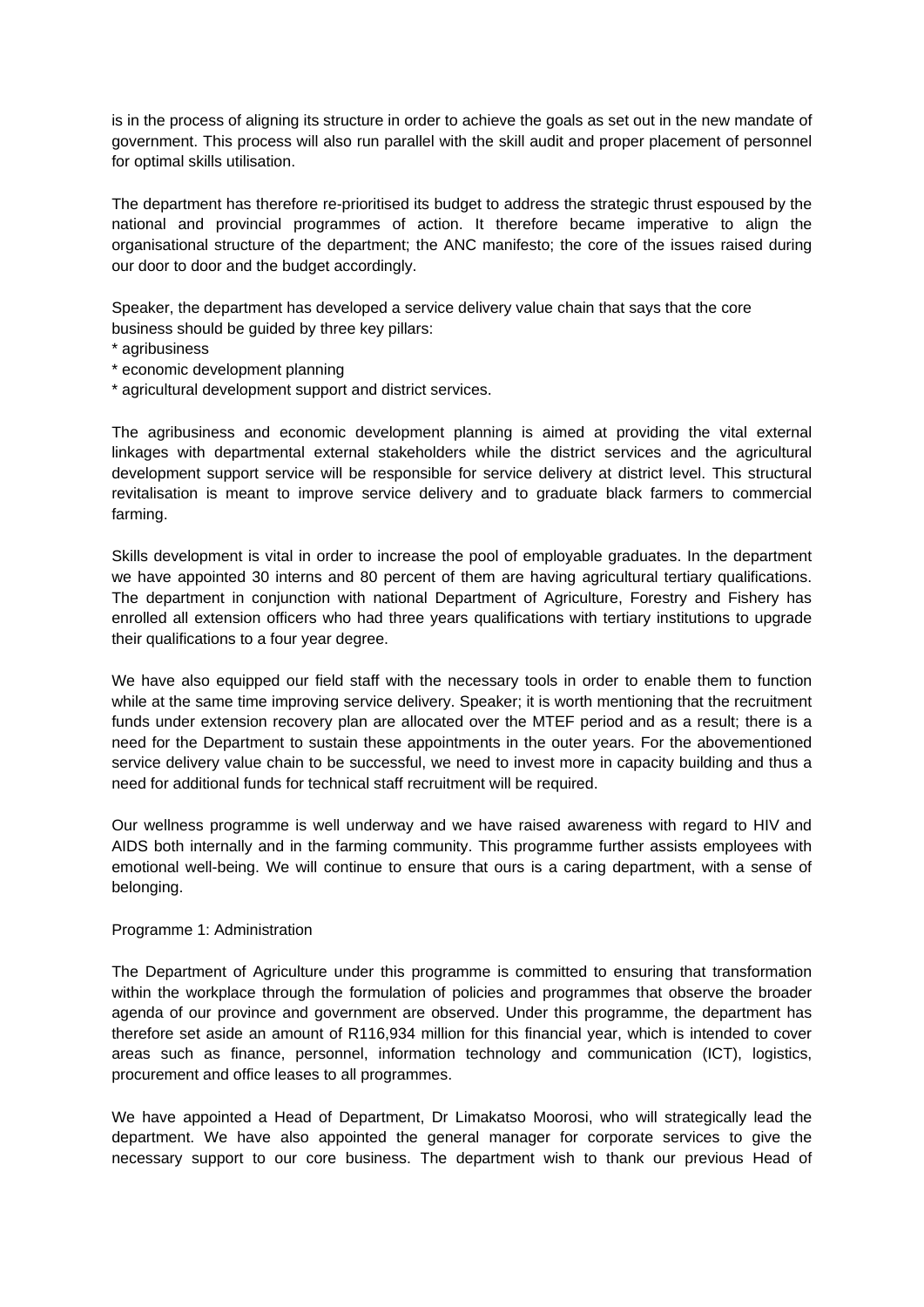Department, Mr Tshepiso Ramakarane, for an excellent work done and wish him well in his new area of work.

Programme 2: Sustainable resources management

For this financial year the national Department of Agriculture made available an amount of R4,113 million for land care projects. Furthermore the provincial Department of Agriculture will contribute R1 million again from the equitable share. In total an amount of R5,113 million will be invested in land care for this financial year; in turn having a direct benefit on 22 projects in the whole province. The total number of beneficiaries to benefit from this programme is 537.

It must also be reiterated that our junior land care programme in the department also seeks to create awareness on natural resource management in particular, targeting our youth across the province. This year a total of 1 000 learners are targeted again.

About 1 400 ha of invader species will in this financial year be eradicated and about 50 temporary job opportunities will be created. This programme, speaker, is very important especially considering the time in which we are living. The country and the world at large are engaged in finding solutions in responding to the global crisis of climate change; which this programme is directly there to address or create awareness in better managing and utilizing our natural resources.

The department has completed a study on the development of an implementation strategy for the 3000ha surplus water in the Orange River system allocated to the Free State province.

More than 100 people will benefit from the rolling out of the 3 000 Ha of surplus water rights in Xhariep, Motheo and Thabo Mofutsanyana district areas along the Caledon River. We have set aside R2,0 million from the CASP allocation to purchase central pivot system for Mahau Trust (eight beneficiaries) irrigation project to effectively utilize the 3 000 Ha of water rights and revitalise irrigation schemes. We will launch this project in this financial year together with the official launch of Provincial Irrigation Expansion (PIE) strategy for the utilisation of water rights in the province.

#### Programme 3: Farmer support and development

The province has received a total allocation of R65 659 000 from the Department of Agriculture, Forestry and Fishery. Of this amount R15 169 000 is allocated to extension recovery plan, R6 563 000 is allocated for training and R43 927 000 is for on and off farm/projects infrastructure development. Speaker, under this programme the department will support 126 projects with on and off farm infrastructure development reduced from a previous 193 projects. The reduction was done to avoid establishing a lot of projects but with only a handful of them making the required impact. This will have a direct impact on 1 506 beneficiaries. Of this number 616 are females; 891 males; two people with disabilities and 291 youth. About 776 permanent jobs will be created.

We will continue to strengthen extension services with the current allocation and we will appoint an additional 20 extension staff in this financial year (5 EOs and 15 agricultural interns). From the Extension Recovery Plan (ERP) allocation the department has set aside R4,8 million for the implementation of the extension suit online in the Free State. Extension suit online is an internet based information support system in an effort to provide a mechanism to transfer information between research, extensions and farmers (Agricultural decision support system). We will also implement the Farmer Website to enable farmers to communicate amongst themselves and market their produce at ease.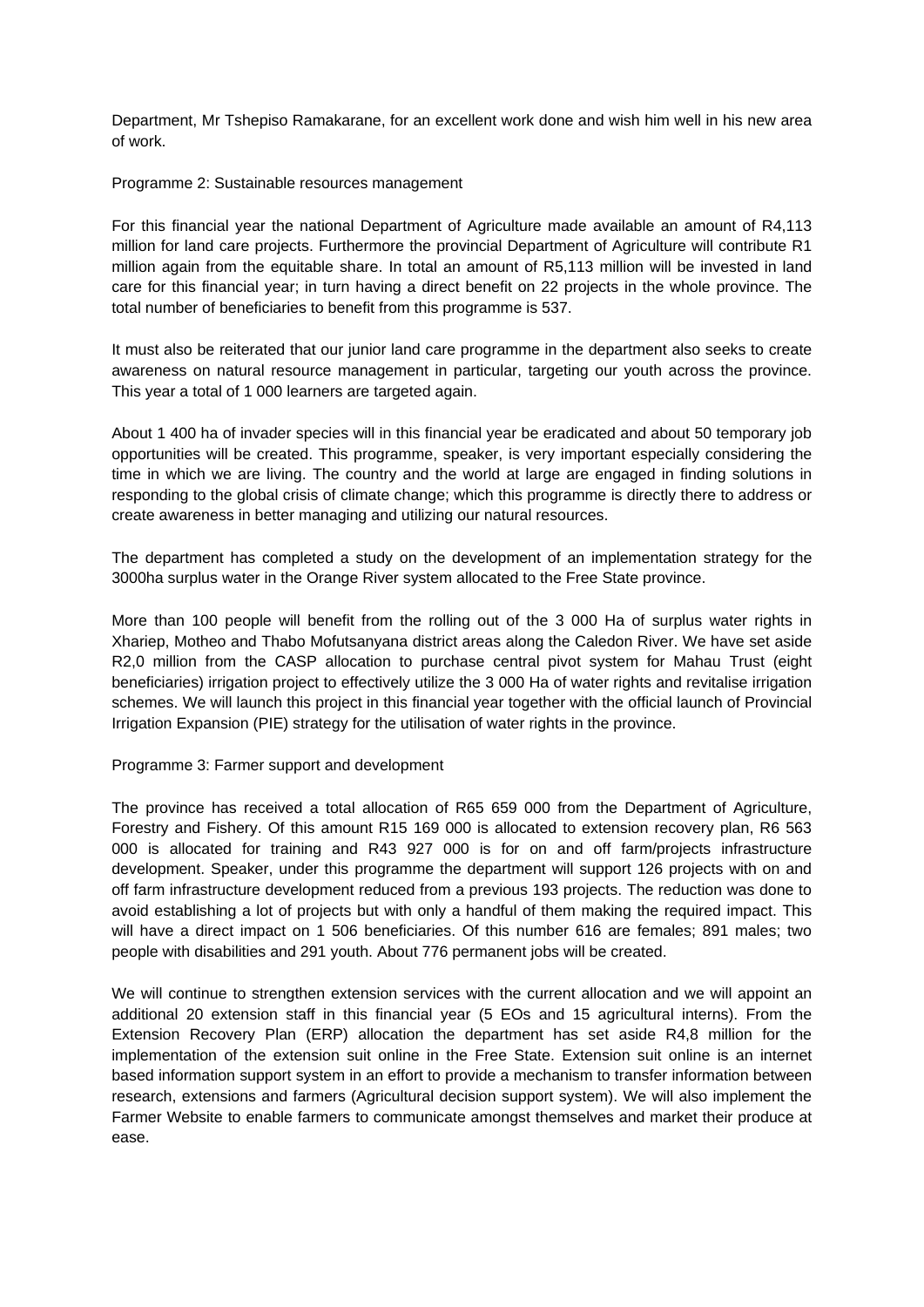Through these funds we have also supplied our extension officers with ICT infrastructure (Laptops, 3Gs, data projectors). From the 2008/09 CASP, extension recovery plan of R9 177 000 the department has managed to appoint 30 new extension officers to strengthen the extension services at grass root level and bring the total number of extension officers to 98 EOs in the province.

Speaker, we are working with the Department of Economic Development, Tourism and Environmental Affairs and other countries such as the Republic of China as key strategic partners when approaching economic growth in the province. The department will continue to work and strengthen partnerships with key role players. Fish farmers in the province will benefit from the commitment made by The Peoples Republic of China to invest more than 30 million RMB, which is R 40- 45 million towards the development of the aquaculture training centre in the Xhariep district area, Gariep dam. The Chinese government has committed to provide technical and scientific expertise for a period of three years. The project will not only benefit the Free State province but other provinces in the country as well as Southern African Development Community (SADC) countries. Our aim is to start with the construction in this financial year 2009/10 (October 2009).

The Department of Agriculture, Free State had entered into a strategic partnership (by signing a Memorandum of Understanding) with the OVK, VKB and the Grain-SA to support 22 farmers to plant wheat with, fertiliser, seeds, herbicides, pesticides, mentorship/training, mechanisation etc. the partners will invest more than R8 million. In 2007 we have entered into a strategic partnership with OVK to support six farmers over a period of three years and positive results are beginning to show and these farmers are running commercially as we speak. We have also entered into a partnership with Potatoes South Africa (PSA) in some of our projects.

*Re ile ra kopana le Potato-SA ho ka seka seka maano ao re ka thusang dihawai tsa rona ka ona ekasitana le barutwana ba ikemiseditseng ho ka ntshetsa dithuto tsa bona pele. Ke ka hoo tsatsing la kajeno ba na ba PotatoSA ba leng teng ho ka bapatsa tshebetso ya bona ekasitana le ho bontsha tlhahiso eo barutwana ba rona mane Glen College ba e ntshang. Re dumellane le bona hore re tla sebetsa mmoho ho rupella dihwai tsa rona e kasitana le bana ba dikolo ka melemo le bohlokwa ba ditapole ka hara naha.* 

The Department of Agriculture has partnered with the Industrial Development Corporation (IDC) the University of Free State and the Central University of Technology in re-introducing the resilient Nguni Cattle Breed, which is an indigenous African breed into the province targeting emerging farmers, to enhance beef quality and output.

The scheme is aimed at supporting about 40 livestock farmers in the province. IDC has set aside R2,5 million for the Nguni Cattle Development and the Department has topped up with R1,0 million to bring the total figure to R3,5 million. We will be launching this initiative this week at Fezile Dabi district area by allocating 84 Nguni cattle to the first seven farmers; from Xhariep two, Leiweleputswa one, Fezile Dabi two and Thabo Mofutsanyana two.

We have also received R10,0 million for livestock improvement in the Xhariep district. With allocation from Department of Agriculture, Forestry and Fishery we will implement about 11 projects (fodder flow and animal production as well as value adding) benefiting about 85 farmers. The Department of Agriculture, at national level, had made additional R26 million (for veld fire relief scheme) available to the Free State province to support the victims of veld fires that occurred during September 2008. In the financial year 2008/09 we have spent R15,0 million to support 861 farmers and about 13 932 cattle were fed.

A further R11,0 million will be spent during this current financial year. The scheme will benefit 2861 farmers when it ends in 2009/10 financial year. The good thing is that we are beginning to act pro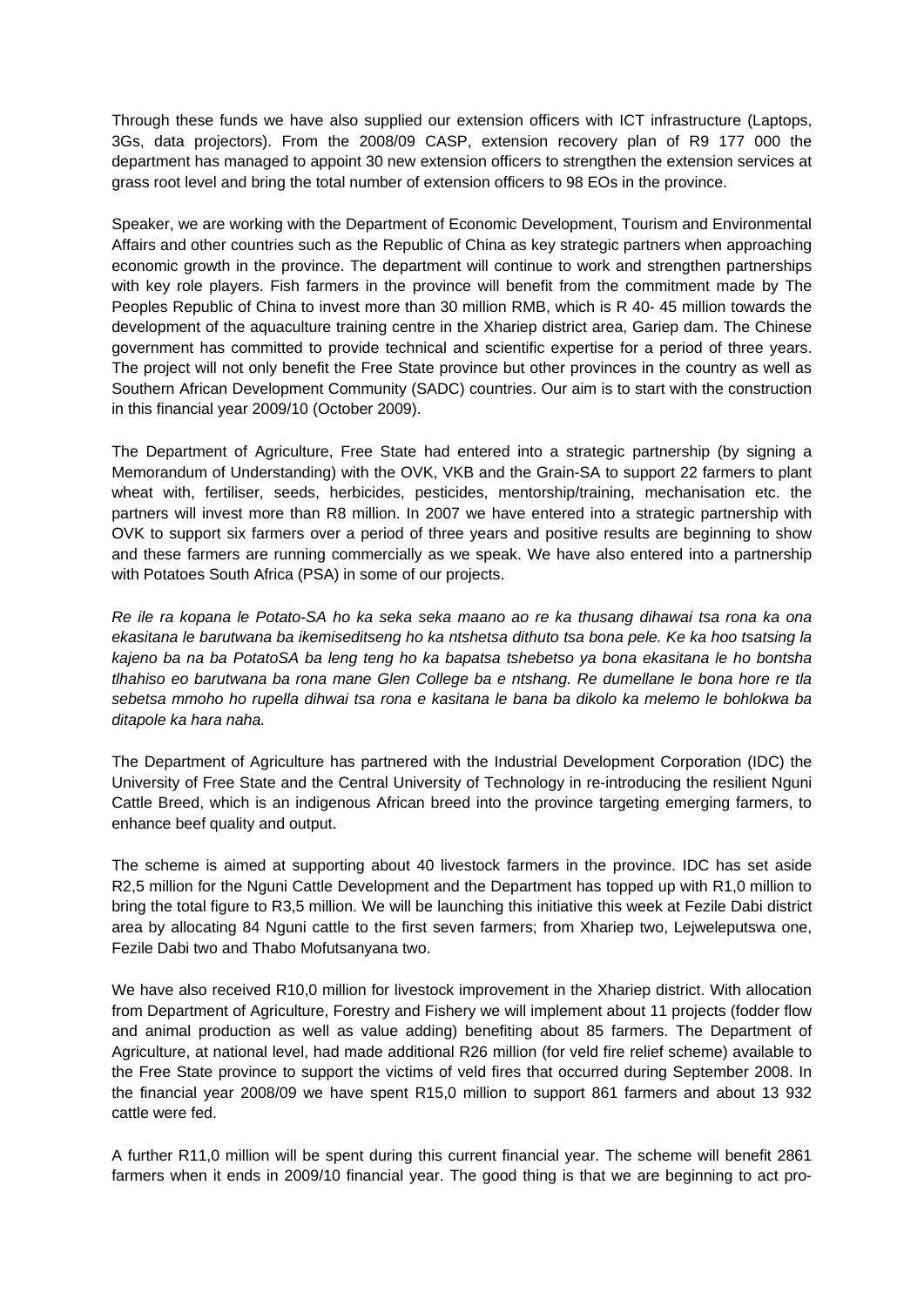actively to fight veld fires. To this end, speaker, we have pro-actively donated 40 slip on units to the Thabo Mofutsanyana District Municipality to enable the district to better support local municipalities in f ire fighting. Each local municipality has received eight slip on units.

The department is proud to announce the following achievements: In celebration of the 16 days of Activism of No Violence Against Women seven women veterans in Winburg were supplied with garden implements and inputs. In celebrating 28 anniversary of the World Food Day, we were at Tikoe Irrigation and Relekile Secondary School in Hoopstad.

The Department of Agriculture will continue to support food security programme and lead the integrated food security and nutrition task team in the province. The department has set aside R3,0 million for food security purposes in this financial year 2009/10. For the 2009/10, the department has received approval from the National Treasury to spend R6 500 000 for the Letsema/Ilima "war on poverty". The budget will be spend for winter and summer cropping (R2,5 million), livestock improvement (R1,0 million), vegetable tunnels (R1,0 million), as well as other initiatives (R2,0 million).

I believe as a country we are on track towards achieving the medium-term goal of halving poverty and unemployment by 2014. Government set target to redistribute 30 percent of white owned agricultural land by 2014. By the financial year 2008/09 the Provincial Rural Development and Land Reform Office (RD and LR) has successfully managed to acquire 54040,4449 hectares of land. Under the Pro-active Land Acquisition Strategy (PLAS), a total of 1162,7576 hectares was acquired, for the development and expansion of townships, while 1474,4813 hectares was acquired through the commonage programme and 7564,5967 hectares through the Land Redistribution for Agricultural Development (LRAD), thus bringing the total hectares of land acquired through the redistribution programme to 64 242,2800 hectares of land in the Free State province. The programme has thus far benefited 144 beneficiaries.

Since the inception of the programme (1995) 297 267,2224 hectares have been acquired to the total budget of R681,780,162, benefiting 7 680 black farmers.

Speaker, the challenge of the Department of Agriculture remains matching the roll out of such a distribution of land to giving tools and implements because of limited resources. Honourable members, the Free State department recently managed to intervene successfully, with the assistance of the national Department of Agriculture, Forestry and Fishery and Rural Development, to avert the repossession of 52 farms by the Land Bank.

#### Programme 4: Veterinary services

In accordance with the Animal Disease Act, the quest to prevent the transmission of animal diseases to humans continues to be a focus of making a meaningful impact in as far as zoonotic disease threats are concerned. Our routine vaccination campaigns for Rabies, has ensured that the human Rabies cases reported in the province are brought to an absolute minimum. A total of 108 557 animals were vaccinated to prevent the spread of this killer disease from the wild animal population to our dogs and cats population in our province.

We have managed to prevent the outbreak of Anthrax in the Kingdom of Lesotho by vaccinating a total number of 22 570 animals along a 30km radius from the border. In order to comply with the requirements of our trade partners, surveillance campaigns were conducted for World Health Organisation for animal health listed diseases to prove our status as a province. By so doing a total of 149 650 samples were collected from our five districts to test the animal population for controlled diseases, whilst another 11 697 samples were collected for non-controlled diseases. Also, 559 513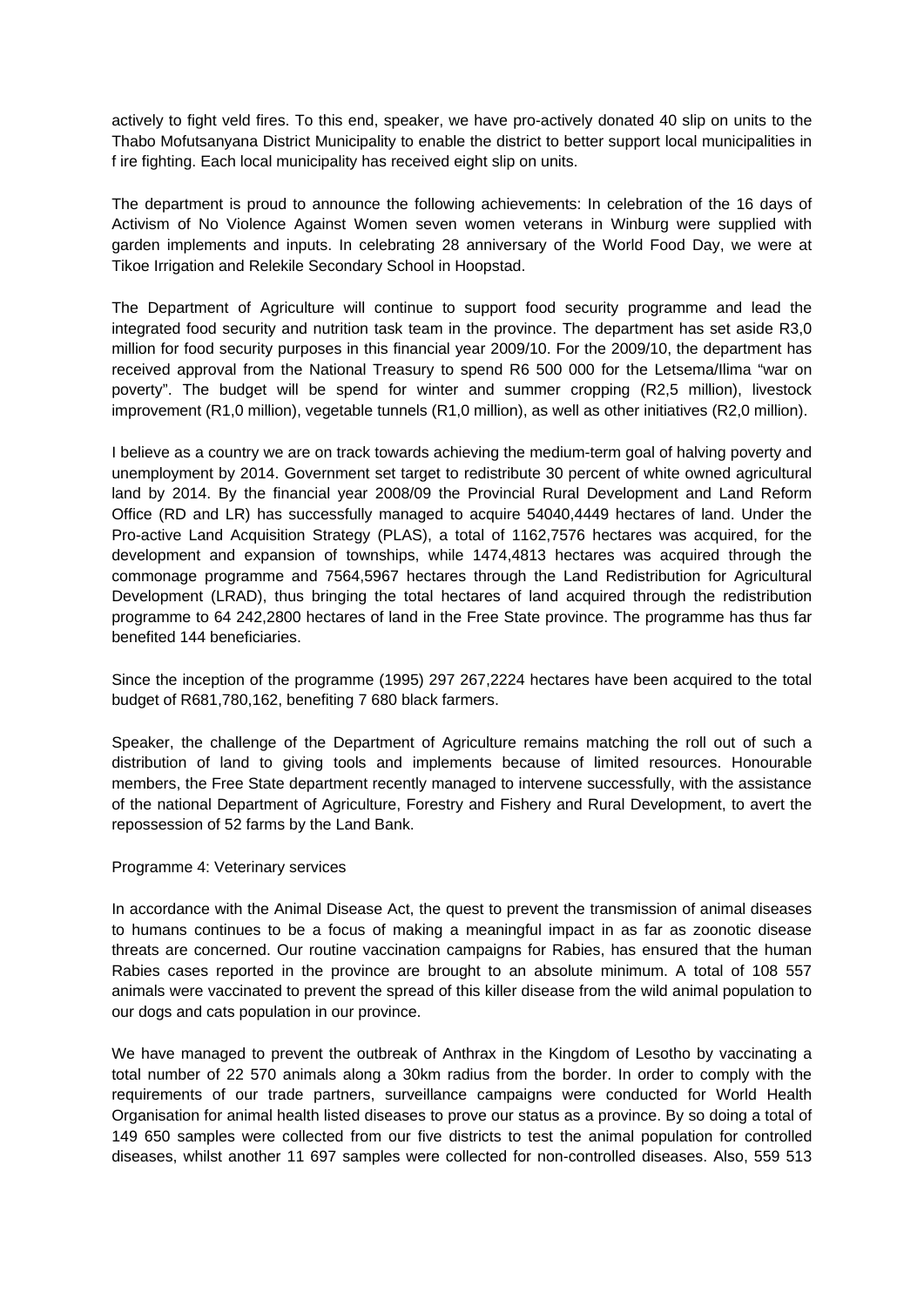animals were inspected for disease control purposes, with a total of 131 852 treated for various disease conditions.

In order to comply with the requirements of the Animal Identification Act, 1037 livestock animal owners were registered and 16 183 animals were branded/tattooed. Speaker, the Free State province during the 2008/09 financial year was listed as the third largest supplier of game meat to the European Union. Through this service, R233,000,000 was brought into the province, thus making a meaningful contribution to the economic growth of the country at large. A total of 99 abattoir plans were evaluated to ensure compliance with the regulations; and a total of 564 red meat and poultry abattoirs were inspected by our team of dedicated and committed personnel to ensure food safety and maintaining provincial export status.

The two laboratories continue to render a reliable and reputable diagnostic service through the performance of routine diagnostic tests whereby 660 dead animals were presented for post mortems, of which 9 811 bacteriological tests were performed, 175 306 serological samples were taken, 7 107 internal/external parasite samples and 5 967 reproduction samples were tested. Speaker, the veterinary technologists for the laboratory services still remains a national scarce skill and this hampers retention of this important skill within the department.

## Programme 5: Technology, research and development services

Technology, research and development remain a key to the success of our farming communities. We currently have 17 research projects on various production related challenges running. We will be implementing another three research projects in this financial year. Our research projects are centred on water harvesting and conservation technologies for crop and rangeland production and livestock and plant production, i.e. the soya beans cultivar trial and the indigenous crops (Amaranthus and Cowpeas)) trial. The information has been disseminated to about 391 farming communities through seven farmer information days held at various places.

#### Programme 6: Agricultural economics

The development of the agro-processing and value-adding strategy is seen as crucial as it will provide accurate prioritisation of effort and resource allocation by the department in particular in its endeavours to deliver on its mandate to promote the economic development of the Free State. The department has supported two projects namely Anona Agricultural Enterprise (six beneficiaries) project with R1,2 million for hydroponics, food processing plant and mechanization for vegetable production and packaging and Wilhemina farm (peach and cherries) by purchasing agroprocessing/value adding equipments to the 21 beneficiaries of the project at Ficksburg to the total budget of R800 000 for production, value-adding and packaging.

I am glad to announce that we have completed a study on agro-processing and value adding in our province to enable us to implement agro-processing and value-adding initiatives. We have set aside R2,2 million for agro-processing and Value adding projects in this financial year. Marketing remains a challenge to our farmers hence we have developed an agricultural marketing strategy and implementation plan (2009/10-2013/14) for the province.

The department has also completed a provincial renewable energy audit study to explore opportunities on alternative energy sources in the province in an attempt to support local municipalities in reducing the energy challenges. The outcome of the study will be work-shopped with all local municipalities in the province in order to exploit possible economic opportunities.

#### Programme 7: Centre of excellence